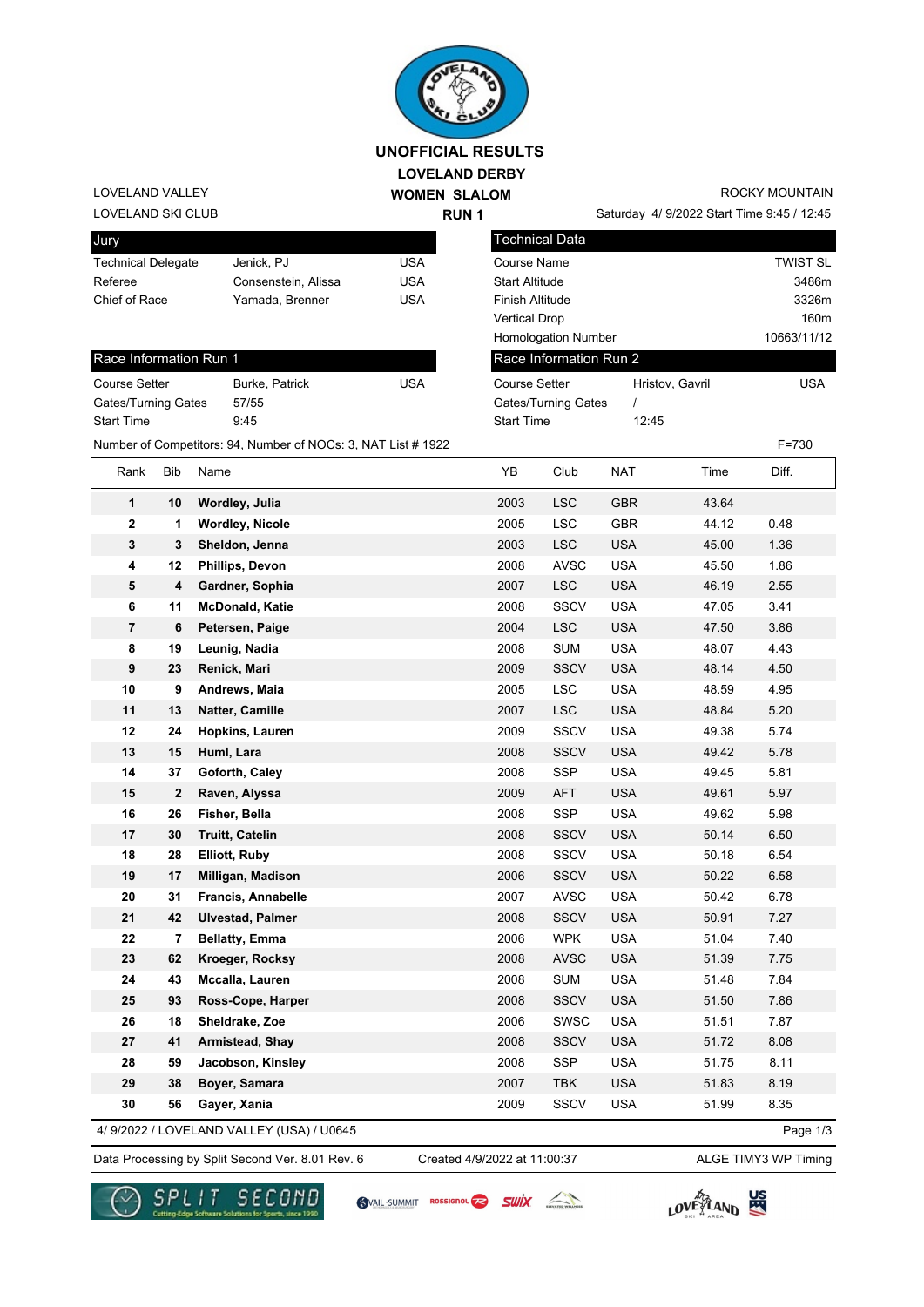## **LOVELAND DERBY UNOFFICIAL RESULTS**

**WOMEN SLALOM** 

LOVELAND SKI CLUB LOVELAND VALLEY

Saturday 4/ 9/2022 Start Time 9:45 / 12:45

| LOVELAND SKI CLUB |       | <b>RUN1</b>               |      | Saturday 4/ 9/2022 Start Time 9:45 / 12:45 |            |         |       |
|-------------------|-------|---------------------------|------|--------------------------------------------|------------|---------|-------|
| Rank              | Bib   | Name                      | YΒ   | Club                                       | <b>NAT</b> | Time    | Diff. |
| 31                | 25    | Lally, Sydney             | 2007 | LSC                                        | <b>USA</b> | 52.17   | 8.53  |
| 32                | 22    | Demino, Ruthie            | 2007 | <b>SUM</b>                                 | <b>USA</b> | 52.21   | 8.57  |
| 33                | 27    | <b>Stanley, Sophia</b>    | 2006 | <b>LSC</b>                                 | <b>USA</b> | 52.23   | 8.59  |
| 34                | 60    | Drai, Ella                | 2008 | <b>SSCV</b>                                | <b>USA</b> | 52.47   | 8.83  |
| 35                | 32    | Riggs, Rylie              | 2007 | <b>WPK</b>                                 | <b>USA</b> | 52.48   | 8.84  |
| 36                | 54    | Thayer, Makena            | 2008 | <b>SSCV</b>                                | <b>USA</b> | 53.17   | 9.53  |
| 37                | 49    | Novak, Lucy               | 2008 | <b>LSC</b>                                 | <b>USA</b> | 53.21   | 9.57  |
| 38                | 21    | Myatt, Elena              | 2004 | <b>ELD</b>                                 | <b>USA</b> | 53.44   | 9.80  |
| 39                | 35    | Holmes, Camden            | 2008 | ELD                                        | <b>USA</b> | 53.62   | 9.98  |
| 40                | 69    | Riley, Martina            | 2008 | <b>SUM</b>                                 | <b>USA</b> | 53.71   | 10.07 |
| 41                | $33*$ | <b>Hoskins, Abby</b>      | 2006 | <b>SSCV</b>                                | <b>USA</b> | 53.83   | 10.19 |
| 42                | 40    | Edelmann, Jolene          | 2006 | <b>SSCV</b>                                | <b>USA</b> | 53.84   | 10.20 |
| 43                | 34    | Eaton, Emme               | 2007 | <b>SSCV</b>                                | <b>USA</b> | 54.20   | 10.56 |
| 44                | 86    | Osborne, Tessa            | 2008 | <b>AVSC</b>                                | <b>USA</b> | 54.43   | 10.79 |
| 45                | 67    | Voas, Sawyer              | 2008 | <b>LSC</b>                                 | <b>USA</b> | 54.52   | 10.88 |
| 46                | 36    | Ramsey, Gwen              | 2004 | <b>CLD</b>                                 | <b>USA</b> | 55.16   | 11.52 |
| 47                | 47    | Stoyanova, Kristiana      | 2007 | <b>IND</b>                                 | <b>USA</b> | 55.25   | 11.61 |
| 48                | 65    | Kuehl, Linnae             | 2008 | FAST                                       | <b>USA</b> | 55.74   | 12.10 |
| 49                | 29    | Fall-Lakatos, Jane        | 2007 | <b>PRT</b>                                 | <b>USA</b> | 56.12   | 12.48 |
|                   | 20    | Krol, Camilla             | 2004 | ELD                                        | <b>USA</b> | 56.12   | 12.48 |
| 51                | 92    | Shrestha, Rewani          | 2008 | <b>SSP</b>                                 | <b>USA</b> | 56.17   | 12.53 |
| 52                | 74    | Miller, Jordyn            | 2008 | <b>AVSC</b>                                | <b>USA</b> | 56.31   | 12.67 |
| 53                | 89    | Broggi, Naia              | 2009 | <b>SSP</b>                                 | <b>USA</b> | 56.50   | 12.86 |
| 54                | 68    | Jackson, Claire           | 2008 | <b>SUM</b>                                 | <b>USA</b> | 57.45   | 13.81 |
| 55                | 91    | Regan, Ryleigh            | 2008 | <b>PRC</b>                                 | <b>USA</b> | 57.94   | 14.30 |
| 56                | 79    | Chadbourne, Anya          | 2009 | <b>SSCV</b>                                | <b>USA</b> | 57.96   | 14.32 |
| 57                | 57    | Demino, Eden              | 2009 | <b>SUM</b>                                 | <b>USA</b> | 58.01   | 14.37 |
| 58                | 85    | Zatorski, Kaitlin         | 2008 | <b>CBMST</b>                               | <b>USA</b> | 58.69   | 15.05 |
| 59                | 81    | Heid, Jessica             | 2009 | <b>WPK</b>                                 | <b>USA</b> | 58.80   | 15.16 |
| 60                | 72    | Cross, Mackenzie          | 2008 | <b>SUM</b>                                 | <b>USA</b> | 58.91   | 15.27 |
| 61                | 84    | Gustafson, Margaret       | 2009 | <b>SSCV</b>                                | <b>USA</b> | 59.65   | 16.01 |
| 62                | 55    | Eissinger, Ava            | 2007 | ELD                                        | <b>USA</b> | 59.66   | 16.02 |
| 63                | 46    | Slivka, Rowynn            | 2005 | <b>CLD</b>                                 | <b>USA</b> | 59.69   | 16.05 |
| 64                | 64    | Budman, Mckenzie          | 2009 | <b>SUM</b>                                 | <b>USA</b> | 1:00.56 | 16.92 |
| 65                | 76    | <b>Bellatty, Margaret</b> | 2008 | <b>WPK</b>                                 | <b>USA</b> | 1:00.60 | 16.96 |
| 66                | 66    | Cirne, Bianca             | 2007 | ELD                                        | <b>USA</b> | 1:00.79 | 17.15 |
| 67                | 61    | Potvin, Lorraine          | 2006 | <b>SWSC</b>                                | <b>USA</b> | 1:00.85 | 17.21 |
| 68                | 87    | <b>Ettlinger, Siena</b>   | 2009 | AVSC                                       | <b>USA</b> | 1:01.14 | 17.50 |
| 69                | 94    | Barker, Haylee            | 2009 | <b>SSCV</b>                                | <b>USA</b> | 1:01.49 | 17.85 |
| 70                | 63    | Groenendaal, Lilian       | 2007 | <b>ELD</b>                                 | <b>USA</b> | 1:03.47 | 19.83 |
| 71                | 78    | <b>Adriaanse, Marloes</b> | 2009 | <b>WPK</b>                                 | <b>USA</b> | 1:04.92 | 21.28 |
| 72                | 83    | <b>Stanton, Liberty</b>   | 2009 | <b>SSCV</b>                                |            | 1:05.03 | 21.39 |
| 73                | 58    | <b>Burke, Cambree</b>     | 2006 | <b>WPK</b>                                 | <b>USA</b> | 1:05.07 | 21.43 |
| 74                | 77    | Avila, Danielle           | 2009 | <b>WPK</b>                                 | <b>USA</b> | 1:05.36 | 21.72 |
| 75                | 70    | Campbell, Victoria        | 2007 | <b>TBK</b>                                 | <b>USA</b> | 1:06.58 | 22.94 |

## 4/ 9/2022 / LOVELAND VALLEY (USA) / U0645

Data Processing by Split Second Ver. 8.01 Rev. 6 Created 4/9/2022 at 11:00:37 ALGE TIMY3 WP Timing

Created 4/9/2022 at 11:00:37

Page 2/3